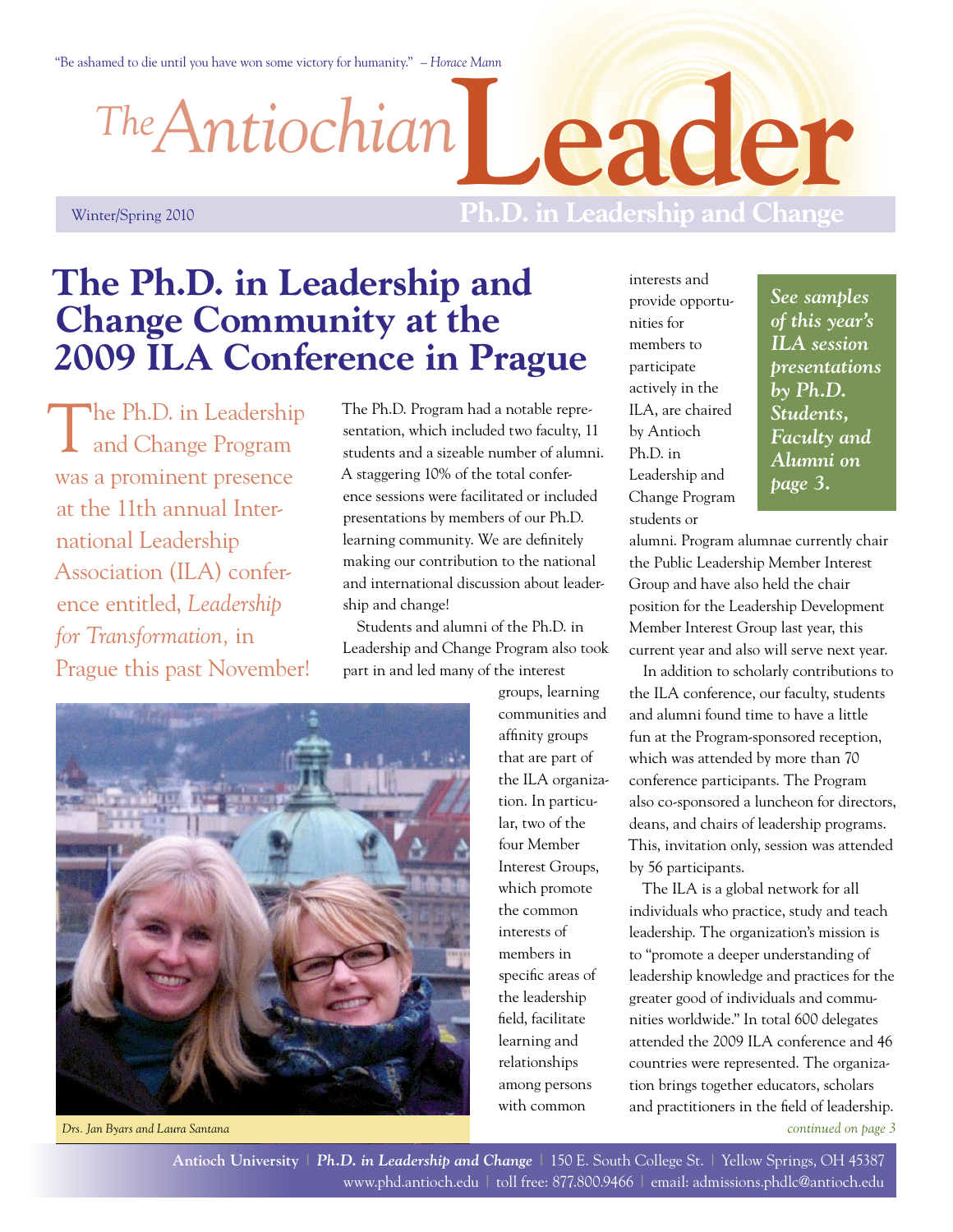# *Director's Notes Announcements*

I want to use this opportunity to update our community about the many activities that are underway in the Ph.D. in Leadership and Change Program and keeping us all very busy.



Before anything else, however, I want to thank the over two dozen faculty, students, alumni and staff who contributed to our fundraiser for Haiti. Within just a few days, the donations exceeded the Program's matching grant, and in addition to the almost \$2,000 from our community members, the Ph.D. Program sent a \$1,500 check to Doctors Without Borders. I was so very pleased to be able to make that gift in your name!

In terms of Program happenings, in addition to the everyday activities such as working on Learning Achievements, planning and attending residencies, engaging in proseminars, the usual phoning, emailing and skyping, securing mentors, advancing to candidacy, and graduating…there are some other important efforts underway.

The Program is currently in the middle of a search for our next core faculty member. The search committee, which includes four faculty members, a current student and an alumna, has been working its way through more than 130 applications! The goal is to bring finalists to Los Angeles right before the March residency for daylong interviews, meetings with the full faculty, and meetings with students. We are very excited by the amazing caliber of individuals who have applied for this position and we look forward to bringing another exceptional educator into our community.

As unbelievable as it seems, it is that time of year again, and the admissions committee has begun to review admissions applications for Cohort 10! As I write this column, I am pleased to share that the applicant pool is 20% larger than where it was at this same time last year. Our goal, as always, is to admit a 25-person cohort composed of high achieving, socially committed, collaboratively focused practitioner-scholars representing a diverse community of learners. I think we are well on our way!

As many within Antioch know, the University has made the decision to leave First-Class, which is the emailing and conferencing system that has been the foundation of the Ph.D. Program's virtual learning community. We have been preparing for our transition to a new platform, and over the next few months we hope to roll out some piloting and experimenting. Our goal is – short of unforeseen circumstances – to go live on the new system this summer. We will be working diligently to provide trainings for faculty, students and alumni, and we will keep you all posted as this evolves.

Finally, the Program will be participating in a University program review, which is a process that requires the Program to reflect on its achievements, its challenges, and where it's going. Two external reviewers will be meeting faculty and students at the Santa Barbara residency, exploring where the Program is meeting and/or exceeding its potential, and where the Program has opportunities for continuing improvements.

Related to the Program review process, I want to share that Antioch University is beginning its preparations for the 2012-13 reaffirmation of accreditation self-study process.

So as I mentioned, we are busy, we are engaged, and most of all we are excited about these many changes and what this New Year holds for the Program! Stay tuned!

Thank you. *Laurien Alexandre [lalexandre@antioch.edu](mailto:lalexandre@antioch.edu)*

### **Residency Visit!**

Feel free to encourage your friends, family and/or colleagues to join us at our next upcoming residency visit day at Antioch University! *For details email: [admissions.phdlc@antioch.edu](mailto:admissions.phdlc%40antioch.edu?subject=)*

### **Dates of Upcoming Residencies**

*March 25-28, 2010* Los Angeles, CA *August 1-7, 2010* Yellow Springs, OH

**We are excited to be accepting applications for Cohort 10!**

**FINAL APPLICATION DEADLINE: May 1, 2010 (or until cohort is full)**

*Contact the admissions office for more information: [admissions.phdlc@antioch.edu](mailto:admissions.phdlc%40antioch.edu?subject=)*

**The Ph.D. in Leadership and Change Program supports the fight against global warming** by offsetting the climate impact of all work-related air travel by The Program's faculty and staff. The Program's annual donations support projects involving renewable energy, energy efficiency, and reforestation.

Antioch University is fully accredited by the North Central Association of Colleges and Schools (NCA). The Ph.D. in Leadership and Change Program obtained full and permanent approval from the Ohio Board of Regents in Summer 2005.

Antioch University is composed of Antioch University McGregor located in Yellow Springs, Ohio, Antioch University New England in Keene, New Hampshire, Antioch University Seattle, Antioch University Los Angeles and Antioch University Santa Barbara. To learn more about our multi-campus system visit **[www.antioch.edu](http://www.antioch.edu)**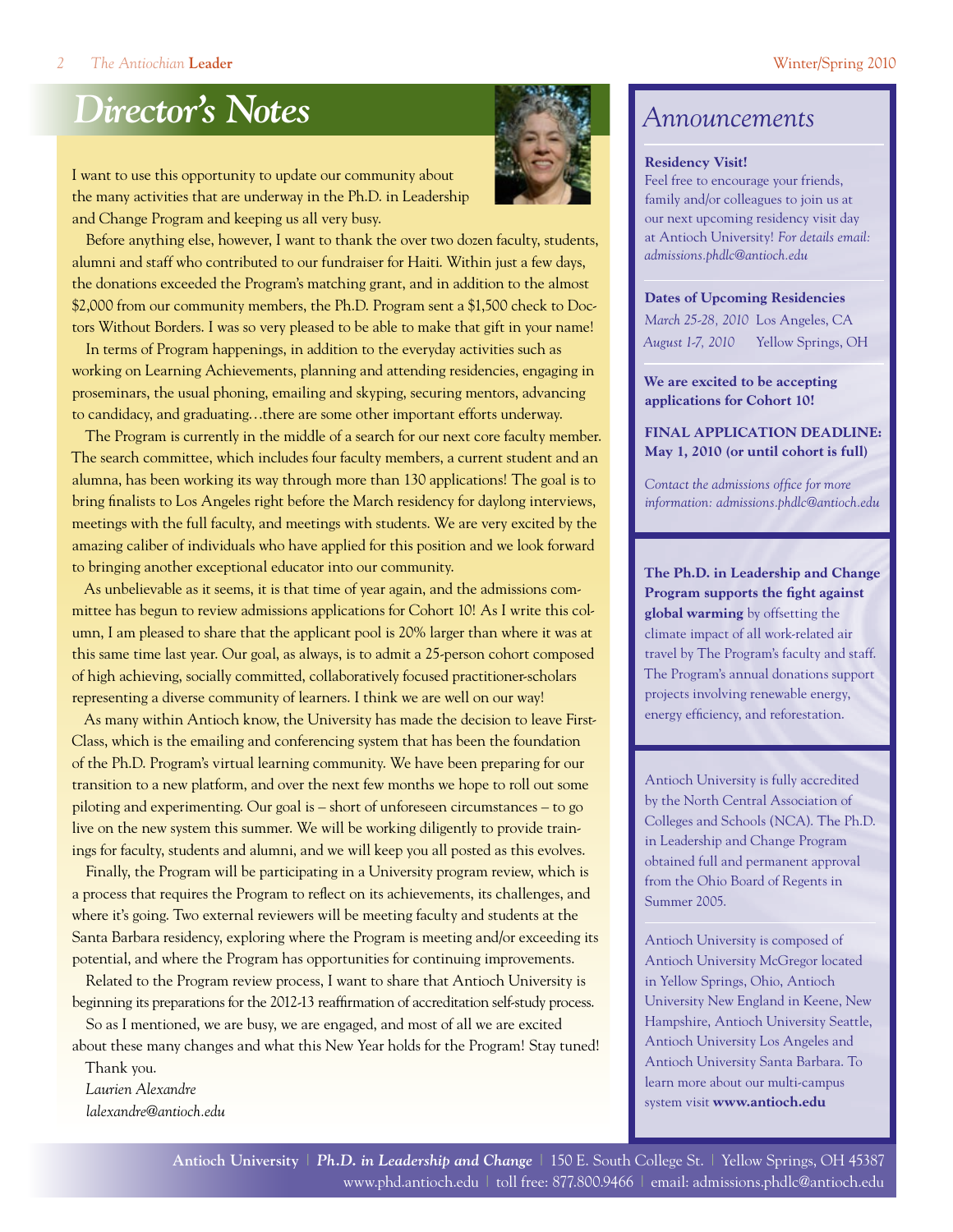## <span id="page-2-0"></span>**The Ph.D. in Leadership and Change Community at the 2009 ILA Conference in Prague**

*continued from page 1*

The Ph.D. Program's strong participation with the ILA is important because we believe it encourages the opportunity for our students to become involved in an international community of practice that emphasizes inter-institutional and interdisciplinary collaboration and where both scholarly work and practice are equally emphasized. This sentiment closely aligns with our Program's curriculum design for practitioners who want to develop their research skills and theoretical knowledge in order to address the perplexing questions of their practice. Furthermore, our ILA affiliation provides the chance for members and participants all over the world to become more familiar with our Program as future students, mentors and collaborative colleagues. Finally, by the Program's presence, and the strength of the contributions of our students, faculty and alumni, the Program continually receives inquiries and applications for future cohorts.

The Program hopes to continue our high profile presence during the upcoming 2010 ILA conference to be held in Boston, entitled *Leadership 2.0: Time for Action*, this coming fall. The theme and title of the conference signify the need to embrace new mindsets, teachings, policies, and practices that best serve the next generation of leaders and address the international challenges facing the world now and in the future. The ILA and Ph.D. in Leadership and Change Program both look forward to continuing the pursuit to investigate, research, study, teach, practice, and implement theories, strategies, and actions that are necessary to transform leadership knowledge and practice worldwide.

# *Sample ILA Session Presentations by Ph.D. Students, Faculty & Alumni*

**Dr. Scott Allen** (Cohort 2) co-presented two sessions, *Good*  Leadership for All: Towards a Universal Declaration of Leadership *Responsibilities* and *The Leadership Learning Model: A Strategy for Developing Leaders*

**Dr. Lize Booysen** (Faculty) and **Dr. Philomena Essed**  (Faculty) and **Dr. Laura Santana** (Cohort 5) presented a session on *Building Leadership Programs that Transform Education, Faculty, and Students*

**Dr. Caroline Fu** (Cohort 2) and her husband presented a session on *Rethinking Modern Leadership for Transformation Using a Tao Model*

**Dr. Janet Byars** (Cohort 4) co-presented a session on *The Ethics of Leadership – A Discussion*

**Iva Vurdelja** (Cohort 5) co-presented a session on *Leaders as Sponsors of Organizational Change* 

**Dr. Beth Birmingham** (Cohort 1) co-presented a session on *Transforming Leadership Education: Emerging Paradigms*

**Dr. Philomena Essed** (Faculty) and **Karen Geiger** (Cohort 6) presented a round-table discussion on *The Ultimate Leadership Challenge: Facing Racism*

**Kate O'Neill** (Cohort 8) co-presented a round-table discussion on *International Education and Exchange: Distinct Opportunities to Transform the World One Student at a Time* 

**Dr. Shana Hormann** (Cohort 2) co-presented a round-table discussion on *Indigenous Peoples and Leadership: Lessons, Challenges, and Dialogue*

*For information about the 2010 ILA Conference in Boston, contact Dr. Lize Booysen at [abooysen@antioch.edu](mailto:abooysen%40antioch.edu?subject=)*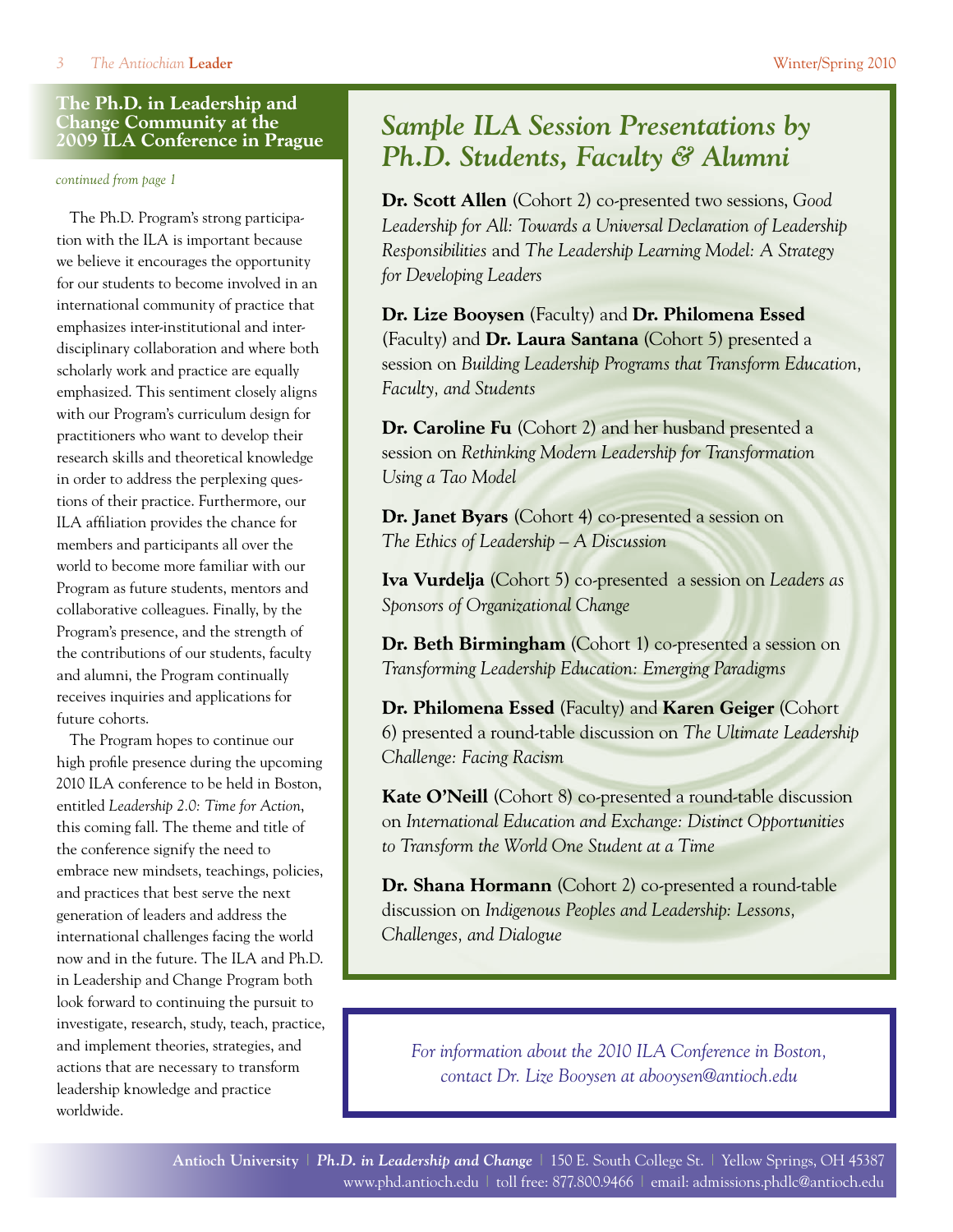# **Student and Alumni Updates**

# **Cohort 2**



**Dr. Scott J. Allen** published "Sources of Learning in Student Leadership Development Programming" in the Fall 2009 issue of the *Journal of Leadership Studies.* For further informa-

*Dr. Scott J. Allen*

tion visit: [http://www3.interscience.wiley.](http://www3.interscience.wiley.com/journal/123207998/abstract) [com/journal/123207998/abstract](http://www3.interscience.wiley.com/journal/123207998/abstract)

**Harry Alston** was recently appointed to the board for the University Radio Foundation, a nonprofit North Carolina corporation - an independent public radio provider reaching 22 counties in North and South Carolina broadcasting commercial free radio. Harry was also appointed as Board Chair for the Youth Development Football League (YDFL). YDFL is a North Carolina nonprofit corporation formed in 2005 to provide football and cheerleading programs as a vehicle to

reach kids (ages 5 - 13), keep them off the streets and give them learning opportunities that will prepare them for life.



*Harry Alston*



*Dr. Gary Ballou*

The paper was titled *Program Accountability in Teacher Education: A Study of the Perceptions of University and State Government Leaders in the State of Washington*, which was based on his dissertation. At the conference, Dr. Ballou also participated in a panel discussion concerning issues of accountability in higher education.

**Dr. Sean Creighton** recently became an official author for Richard Florida's **Creative** Class Group blog. A selfproclaimed "Higher



Education Enthusiast," Sean's tackling higher education's impactful leadership on community, economy, and life. Follow his posts at [www.creativeclass.com.](http://www.creativeclass.com)

## **COHORT 3**

**Dr. Mark Moir** is anticipating the publication of his contribution to the book, *Organization Development in Healthcare: A Guide for Leaders,* slated to be included in the series *Contemporary Issues in Organization Development and Change* published by Information Age Publishing.

# **Dr. Gary Ballou** presented a

paper at the National Social Science Association Fall Research Conference in San Francisco.

**Dr. Kathryn Gaines** is serving as President of the Chesapeake Bay OD Network and has just finished her term as Chair of the International Leadership Association's Leadership Development Member Interest Group. Kathryn continues to provide leadership coaching and consulting with the U.S. federal government, including the Food and Drug Administration, the Intelligence Community, and The National Oceanic and Atmospheric Administration, as well as Battelle's National Biodefense Analysis and Countermeasures Center.



*Drs. Kathryn Gaines and Raquel Gutierrez*

**Dr. Raquel Gutierrez**'s dissertation work recently placed third in The Networked Digital Library of Theses and Dissertations YouTube 2009 Open Access Week. The Networked Digital Library of Theses and Dissertations (NDLTD) is an international organization dedicated to promoting the adoption, creation, use, dissemination and preservation of electronic analogues to the traditional paper-based theses and dissertations. To learn more visit: [http://www.ndltd.org/](http://www.ndltd.org/ndltd-networked-digital-library-of-theses-and-dissertations/view) [ndltd-networked-digital-library-of-theses](http://www.ndltd.org/ndltd-networked-digital-library-of-theses-and-dissertations/view)[and-dissertations/view](http://www.ndltd.org/ndltd-networked-digital-library-of-theses-and-dissertations/view)

**Dr. Rhoda Weiss** was named editor of *Marketing Health Services,* a quarterly, 36-page full-color magazine of the 40,000-member American Marketing Association. For several years, she has been a columnist for the magazine. Rhoda was also selected one of eight national Legends in Public Relations (only woman)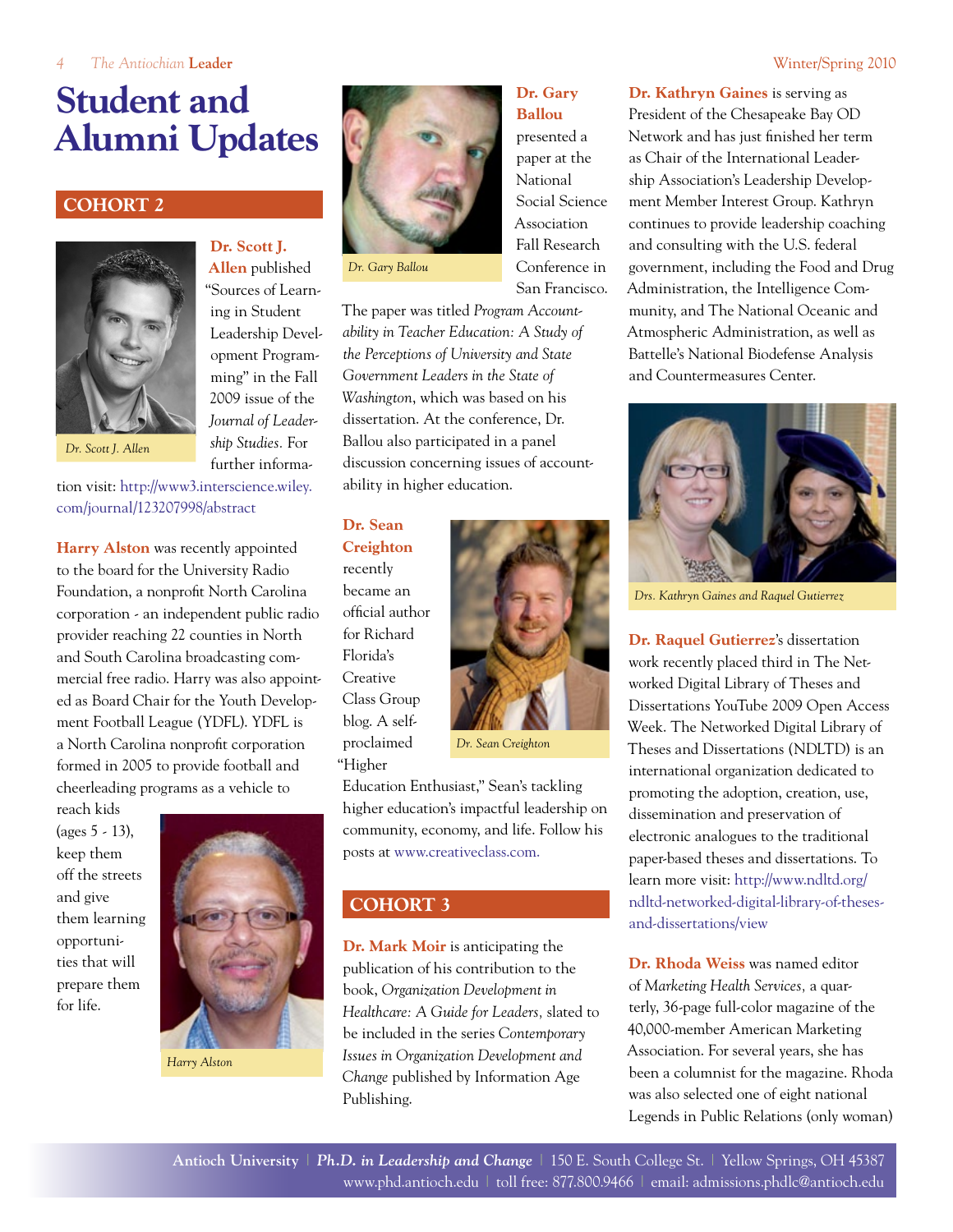### *5 The Antiochian* **Leader** Winter/Spring 2010

# **Student and Alumni Updates**

### *continued*

by the Plank Center for Leadership in Public Relations at the University of Alabama. Honorees, including such luminaries as the top marketing and communications executives from IBM and GM, each contributed an article on leadership for a recent publication. In addition, Rhoda was recently awarded the national David Ferguson Award for her contributions to education from the Public Relations Society of America Educators Academy, receiving her award at the International PRSA Conference in November in San Diego. She keynoted the Rural Health Conference in Pigeon Forge, Tennessee last fall and was interviewed for a *Los Angeles Times* article on careers.

**Dr. Diana** 

**Cooley** presented segments of her dissertation, *The Inner Voice of Women's Self-Leadership*, at the 2009 National Conference for College Women

### **Cohort 4**



*Dr. Diana Cooley*

Student Leaders at the University of Maryland. The conference, sponsored by the American Association of University Women, provided sessions that gave participants an opportunity to learn about and discuss leadership issues facing college women today; the fifty plus sessions were presented by seasoned professionals from across the United States. Additionally, Diana has been appointed chair of the International Studies Committee at the Lone Star College-North Harris in Houston, Texas where she is a Professor of Speech Communication.

**Dr. Lynn Langer** is currently serving as the 2010 President of Women in Bio, a national volunteer organization of professionals committed to fostering and encouraging entrepreneurship and career development of women active in the

life science industry and developing the next generation of women in the life sciences. In her leadership role, Lynn is particularly proud of the



*Dr. Lynn Langer*

organization's Young Women In Bio (YWIB) Program. YWIB exposes middle and high-school aged girls to the world of bioscience and the breadth of career opportunities in that field. To learn more about the organization visit: <http://www.womeninbio.org/>

**Dr. Kim McNamara** is set to publish her research article "Fostering Sustainability in Higher Education: A Mixed-Methods



Study of Transformative Leadership and Change Strategies", in the March 2010 edition of *Environmental Practice.* The upcoming article is based on her dissertation research project.

**Anthony Scriffignano** was awarded his second business process patent as primary inventor in the field of matching and retrieving information. His latest patent, entitled, System and Method for Searching and Matching Data Having Indeogrammatic Content, outlines processes based on computer linguistic algorithms designed to address the unique aspects of

retrieving information from databases. In particular, the focus of this patent is situations where the data is stored in writing systems that are based on multiple scripts including Asian



*Anthony Scriffignano*

script, such as Chinese and Japanese.

# **COHORT 5**

**Chip Espinoza** was a delegate, panel participant and presenter of *The Millennials and Why They Are Changing the Ground-rules of Innovation and* 



*Chip Espinoza*

*Humanity* at the 2010 Innovation & Humanity Summit at Chapman University. Chip also recently facilitated a retreat for faculty

of Dominican University in San Rafael, California regarding how to engage and connect with Millennials in the classroom. In addition, *Managing the Millennials,* the book co-authored by Chip, was released this past February. For more visit: [http://www.innovationhumanity.](http://www.innovationhumanity.com/Chip_Espinoza.html) [com/Chip\\_Espinoza.html](http://www.innovationhumanity.com/Chip_Espinoza.html) and [http://www.wiley.com/WileyCDA/Wiley-](http://www.wiley.com/WileyCDA/WileyTitle/productCd-0470563931.html)[Title/productCd-0470563931.html](http://www.wiley.com/WileyCDA/WileyTitle/productCd-0470563931.html)

**Lucinda Leugers** recently became Chair of the Department of Teacher Education at Urbana University.

**Dr. Laura Santana** defended her dissertation at the Center for Creative Leadership (CCL) Greensboro campus, where she is a faculty member, this past November. This was the first time that CCL hosted a doctoral dissertation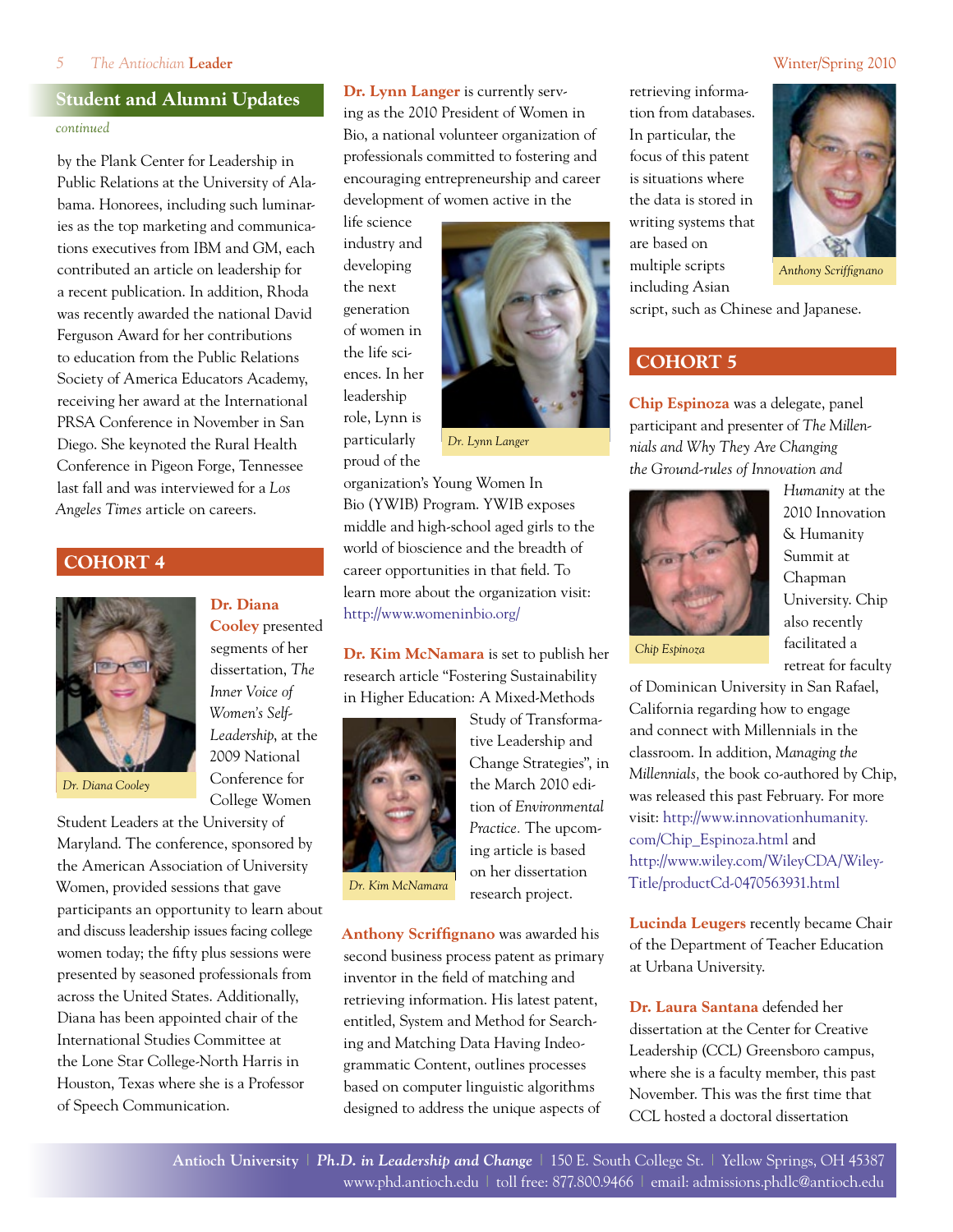### *6 The Antiochian* **Leader** Winter/Spring 2010

# **Student and Alumni Updates** *continued*

defense. As a result of CCL staff and faculty access to the defense Laura has been asked to consult with ongoing program revision teams at the organization and the evaluation group to incorporate research findings. For further information on CCL visit: [www.ccl.org](http://www.ccl.org)

> **Lynn Olsen** is now the president of The Innovation Group, a leadership and organization development consultancy in the greater Minneapolis-St. Paul area. The organization's



*Lynn Olsen*

work focuses on helping executives and companies optimize their potential.

# **COHORT 6**

**Claire Menck**

is currently serving as a visiting scholar at Tulane University's Newcomb Center for Research on Women in



*Claire Menck*

New Orleans, LA where she is engaged in research and fieldwork for her dissertation, *Recipes of Resilience: Food, Crisis and Meaning Making on the Post-Diluvian Gulf Coast of Louisiana.* In addition, Claire is contributing to work at the Southern Food and Beverage Museum in its oral histories and recipes database, writing for the soon to be published magazine, *Okra*. For further information visit:<http://southernfood.org/>and <http://tulane.edu/nccrow/>

**Martha Miser** is collaborating with two other colleagues in the Boston area to produce their second annual women's conference entitled, *Vision, Voice and Victory: The Changing Face of Women's Leadership.* The conference is a unique one-day event designed for corporate

women who wish to question and expand the boundaries of leadership as it is normally defined in the business context. The conference is also an opportunity for Martha



to present and apply what she's learned about women's leadership from her academic work on feminist perspectives and epistemologies. For more information, see [http://vvv.eventbrite.com/.](http://vvv.eventbrite.com/)

# **Cohort 8**

**Brent French** is currently Lieutenant Coloneling, as a squadron commander, at the NATO base in Kandahar applying leadership theory and continuing to research what it means to be a post-9/11 reservist.



*Julie Johnson and Randy Roberts*

### **Julie Johnson** and **Randy Roberts**

recently published "The Practice of Leadership in a Changing Environment" in the November/December issue of *Dimensions*, a bi-monthly news journal of the Association of Science-Technology Centers (ASCT). ASTC is a professional organization serving the science museum and science center community. Their article is a call to the science museum community to rethink how and where leadership happens in their organizations. In addition to the article, Roberts and Johnson will also be teaching, *Leadership in Museums*, for the Museology Graduate Program at the University of Washington.

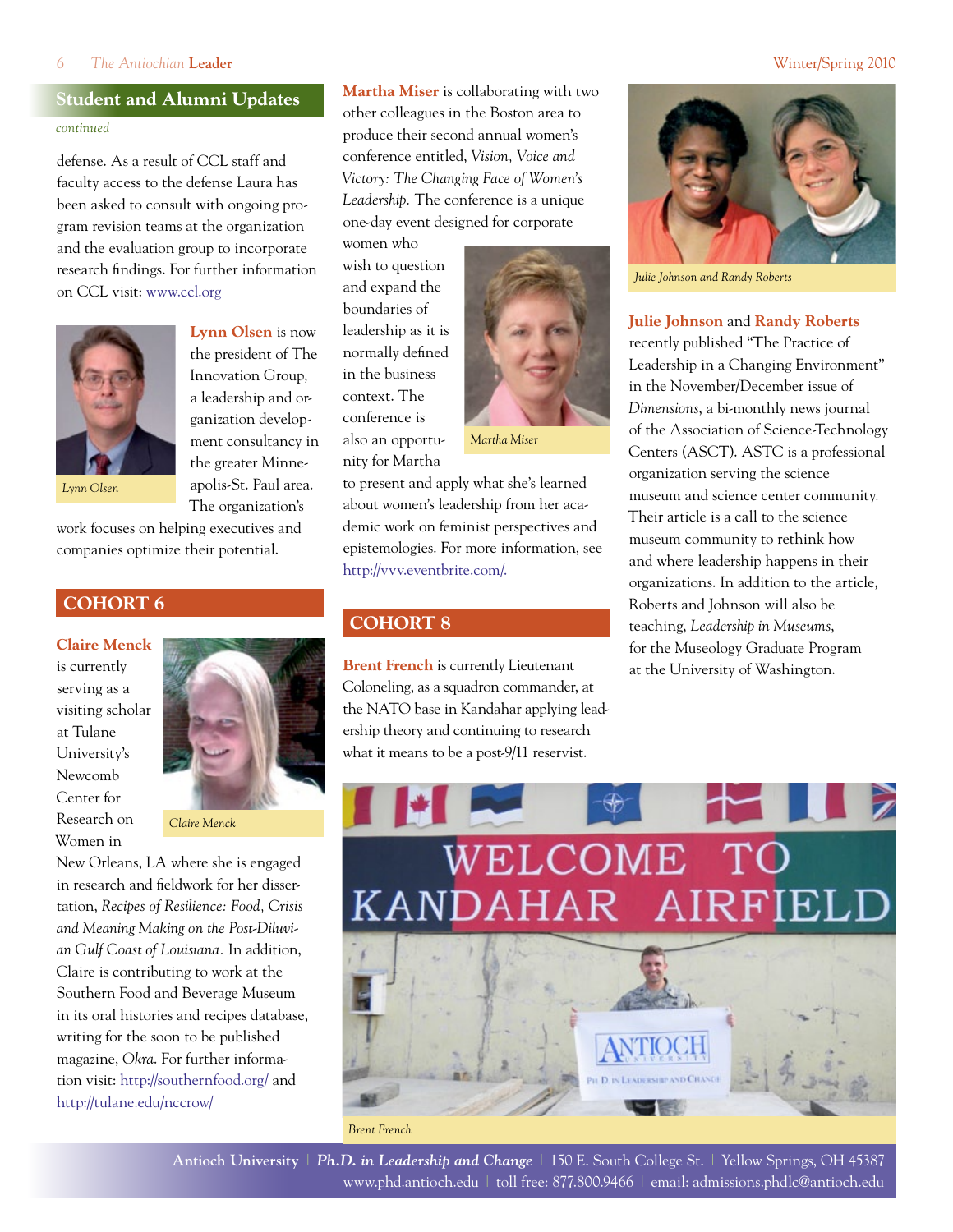### *7 The Antiochian* **Leader** Winter/Spring 2010

# **Student and Alumni Updates**

*continued*

**Angel Martinez** recently published his poem, "In the Age for AB," in the anthology entitled *Let Loose on the World: Celebrating Amiri Baraka at 75.* To learn more about this collection visit: <http://www.barakabook.org/>

**Kate O'Neill** presented, *Globalized Networked Learning Environments: Transforming Education to Develop Global Leaders* at the International Leadership Association's annual global conference this past November. Kate also published her review of the book, *Leadership and Discourse at Work: Interactions of Humor, Gender, and Workplace Culture,* by Stephanie Schnurr in the journal *Discourse Studies.* To read the review visit: [http://online.sagepub.com:80/cgi/](http://online.sagepub.com:80/cgi/searchresults?journal_set=spdis&andorexactfulltext=and&src=selected&fulltext=o%27neill&sendit=Go) [searchresults?journal\\_set=spdis&andorexa](http://online.sagepub.com:80/cgi/searchresults?journal_set=spdis&andorexactfulltext=and&src=selected&fulltext=o%27neill&sendit=Go) [ctfulltext=and&src=selected&fulltext=o%](http://online.sagepub.com:80/cgi/searchresults?journal_set=spdis&andorexactfulltext=and&src=selected&fulltext=o%27neill&sendit=Go) [27neill&sendit=Go](http://online.sagepub.com:80/cgi/searchresults?journal_set=spdis&andorexactfulltext=and&src=selected&fulltext=o%27neill&sendit=Go)

**Randy Roberts** was appointed Deputy Director of the Crocker Art Museum in Sacramento, California. As part of the Museum's senior staff team she will provide strategic leadership for managers of the education, marketing, development, and retail programs departments. She will also work closely with the Executive Director to oversee the organization's move into its expanded facility, scheduled to open to the public this fall. On October 10, 2010 the Museum will unveil a new 125,000 square-foot building that will more than triple its current size. The first public art museum founded in the West, the Crocker was established in 1885 and remains the leading art institution for the California Capital Region and Central Valley.

**Alpha Woodward** recently published her peer review of *Supervision of Music Therapy: A Theoretical and Practical Handbook* in *Arts in Psychotherapy.*



*Alpha Woodward*

# **Cohort 9**



## **Michael Davis** was selected

to present a workshop titled *Forgiveness: Face to Face* at the National Prisoner Reentry Conference in Baltimore, Maryland this

past October. The session will focus on the essential elements of forgiveness as it relates to the relationship between a crime victim and the offender in their case.



*Leah Hanes*

organizers find partners, financing and like-minded individuals. To learn more visit: [http://cgiu.clintonglobalinitiative.](http://cgiu.clintonglobalinitiative.org/Page.aspx?pid=1853) [org/Page.aspx?pid=1853](http://cgiu.clintonglobalinitiative.org/Page.aspx?pid=1853)



**Annie Hernandez** recently led the launch of an online community space and virtual resource center created to help nonprofit leaders, staff, and board members from east central Illinois connect with new and old colleagues, share information, and learn from each other. For further information visit: [www.goodWORKSconnect.org](http://www.goodWORKSconnect.org).

**Patrick Oliver** taught *Pre-employment Background Investigations* at the Allen Texas Police Department this past November. In attendance were law enforcement

administrators and investigators interested in learning the latest techniques in conducting quality background investigations.



*Patrick Oliver*

**Leah Hanes**  was recently accepted into Clinton Global Initiatives University, which offers a program designed to assist social entrepreneurs and community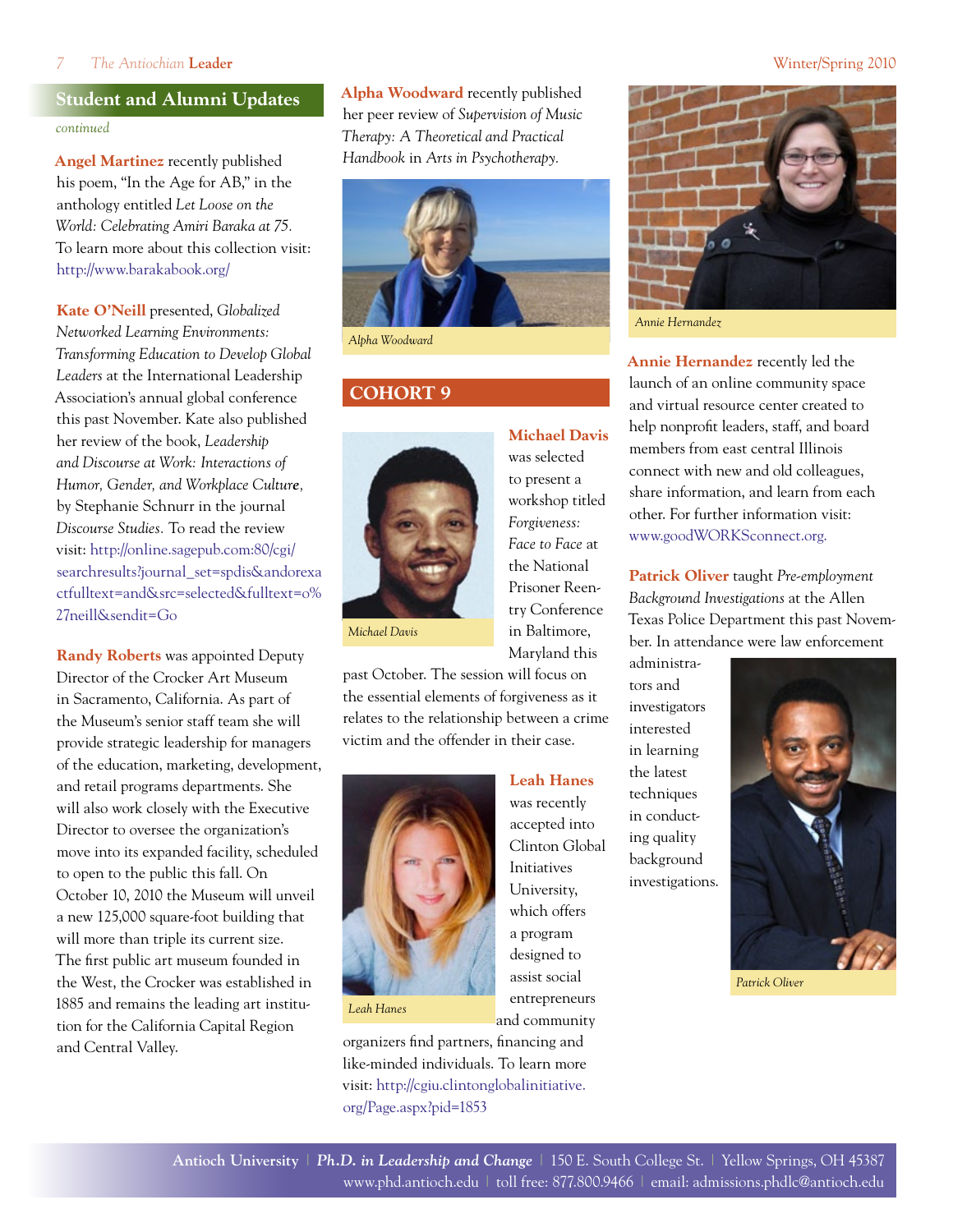# **Faculty Updates**



*Karen Geiger and Dr. Lize Booysen*

**Dr. Lize Booysen** presented *Gender and Diversity in South Africa* at the recent Academy of Management meeting. Lize also presented a professional development workshop with Drs. Laurien Alexandre, Philomena Essed and Laura Santana entitled, *Building Leadership Programs That Transform Education, Faculty and Students* at the International Leadership Association annual conference this past November. The workshop discussed the transformational nature of the Ph.D. in Leadership and Change Program at Antioch University and the Executive Leadership Program delivered by the Center for Creative Leadership.

**Dr. Philomena Essed**  gave the 2009 honorary address entitled, *Competing Identities: Should the University Take a Leading Role in Ending Discrimination?,*



*Dr. Philomena Essed*

at The Free University of Bozen-Bolzano. The University aims to offer students a multilingual, practice-oriented education that meets the demands of the local and the European labour market. In addition, Philomena recently had the privilege to write the foreword for *Black Europe and the African Diaspora.* For further information visit: [http://www.press.uillinois.edu/books/](http://www.press.uillinois.edu/books/catalog/23kdb4ec9780252034671.html) [catalog/23kdb4ec9780252034671.html](http://www.press.uillinois.edu/books/catalog/23kdb4ec9780252034671.html)



*Drs. Mitch Kusy and Elizabeth Holloway*

### **Drs. Elizabeth Holloway** and **Mitch**

**Kusy** are pleased that their research on workplace civility and toxic behaviors is getting attention in the business and leadership media. Since the publication of their book, *Toxic Workplace! Managing Toxic Personalities and Their Systems of Power*, they have been busy keynoting at such conferences as the VA Radiology Summit, the Midwest Regional Conference of the American Society for Training & Development, the Human Resource Institute of New Zealand, the American College of Radiology, and the Minnesota League of Cities. Their work has been quoted in a variety of life and leadership

publications. They have also appeared on numerous radio shows including the show *Tom Cox on Leadership*, which was his #2 downloaded show for 2009, Frank DeRaffele's *Entrepreneurial Excellence* syndicated show, and *Radio America*. To hear excerpts from their radio interviews go to their website [www.toxicpersonalities.com](http://www.toxicpersonalities.com)

**Dr. Al Guskin** has had the pleasure of delivering many lectures and speeches over the past several months. In particular, Al spoke about the future of higher education at Vanderbilt University and Truman State University and delivered the opening keynote address to the New American Colleges and Universities Summer Institute for Presidents and Provosts entitled, *The Courage to Change: Higher Education Facing Realities of the Second Decade of the 21st Century*. Al delivered the presentation entitled *The Longer Term: Creating a Vital Campus in a Climate of Reduced Resources* at the Western Association of Schools and Colleges. Al also visited Mills College in Oakland, California and Claremont

University to present *Beyond the Meltdown: Finances, Structure and the Future of Higher Education*.



*Dr. Al Guskin*